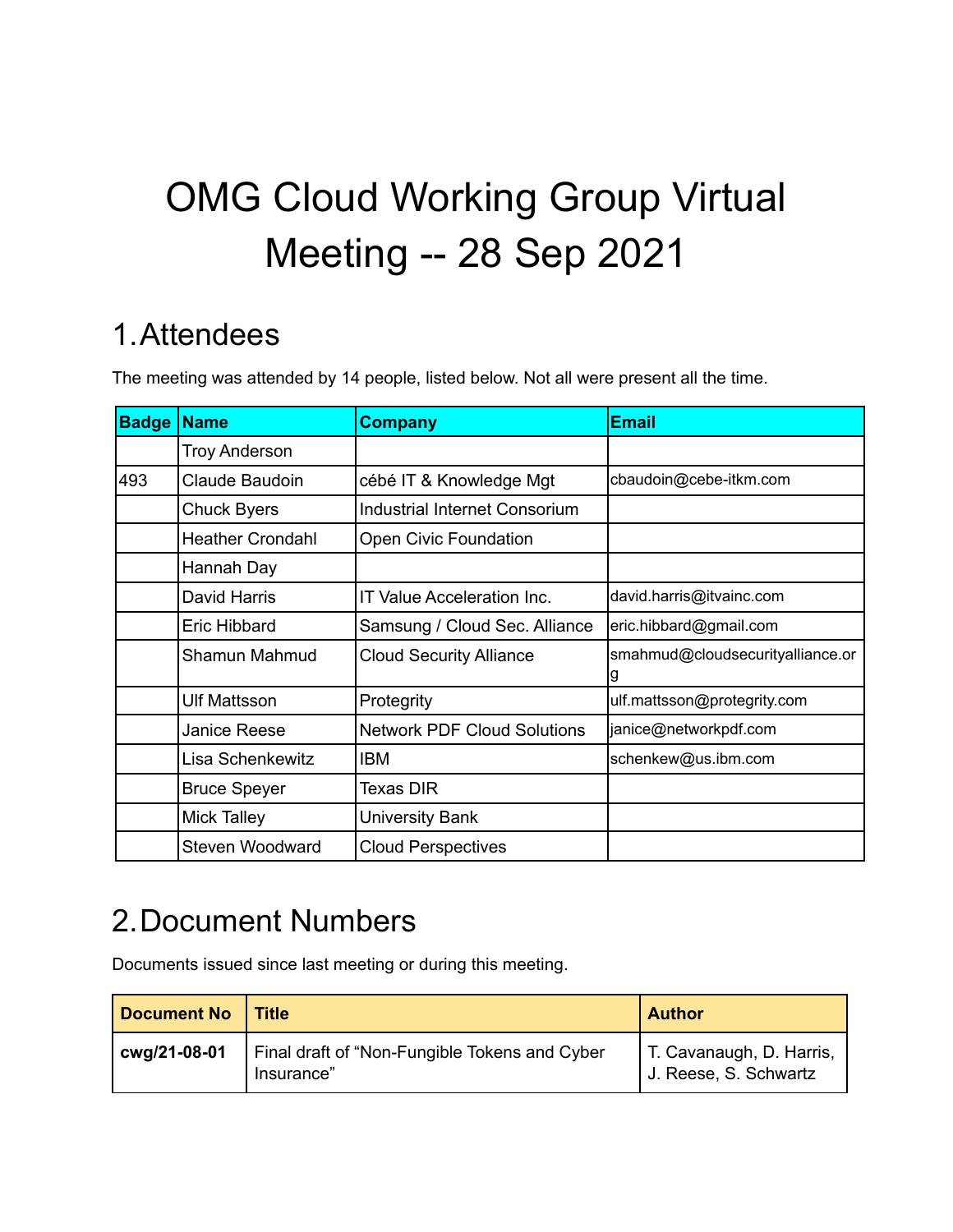| mars/21-09-07 | Approved version of "Non-Fungible Tokens and<br>Cyber Insurance" (pending MARS PTF vote) | Same as above       |
|---------------|------------------------------------------------------------------------------------------|---------------------|
| cwg/21-09-01  | Notes from Virtual CWG Meeting, 15 Jun 2021                                              | Claude Baudoin      |
| cwg/21-09-02  |                                                                                          | Shamun Mahmud       |
| cwg/21-09-03  |                                                                                          | <b>Eric Hibbard</b> |
| cwg/21-09-04  |                                                                                          | <b>Chuck Byers</b>  |
| cwg/21-09-05  |                                                                                          | <b>Ulf Mattsson</b> |
| cwg/21-09-06  |                                                                                          | David Harris        |

# 3.Meeting Notes

Claude Baudoin reviewed the agenda.

Round of itroductions.

Key points from the Q1 meeting on June 15 (see the report on that meeting

### *3.1. Update on Data Governance paper*

Jean-Claude Franchitti (Archemy), who leads this effort, was supposed to present but was not able to attend this meeting. Claude provided an overview.

(Add the slide I showed)

# *3.2. Update on Cloud Standards Alliance -- Shamun Mahmud (CSA)*

x

*3.3. Cloud Standards Landscape -- Eric Hibbard (Samsung, CSA)*

x

# *3.4. Distributed Computing for Industrial IoT -- Chuck Byers*

Chuck is Chief Technology Officer at Valqari and Associate Chief Technical Officer at the Industry IoT Consortium (IIC, [www.iiconsortium.org](http://www.iiconsortium.org)).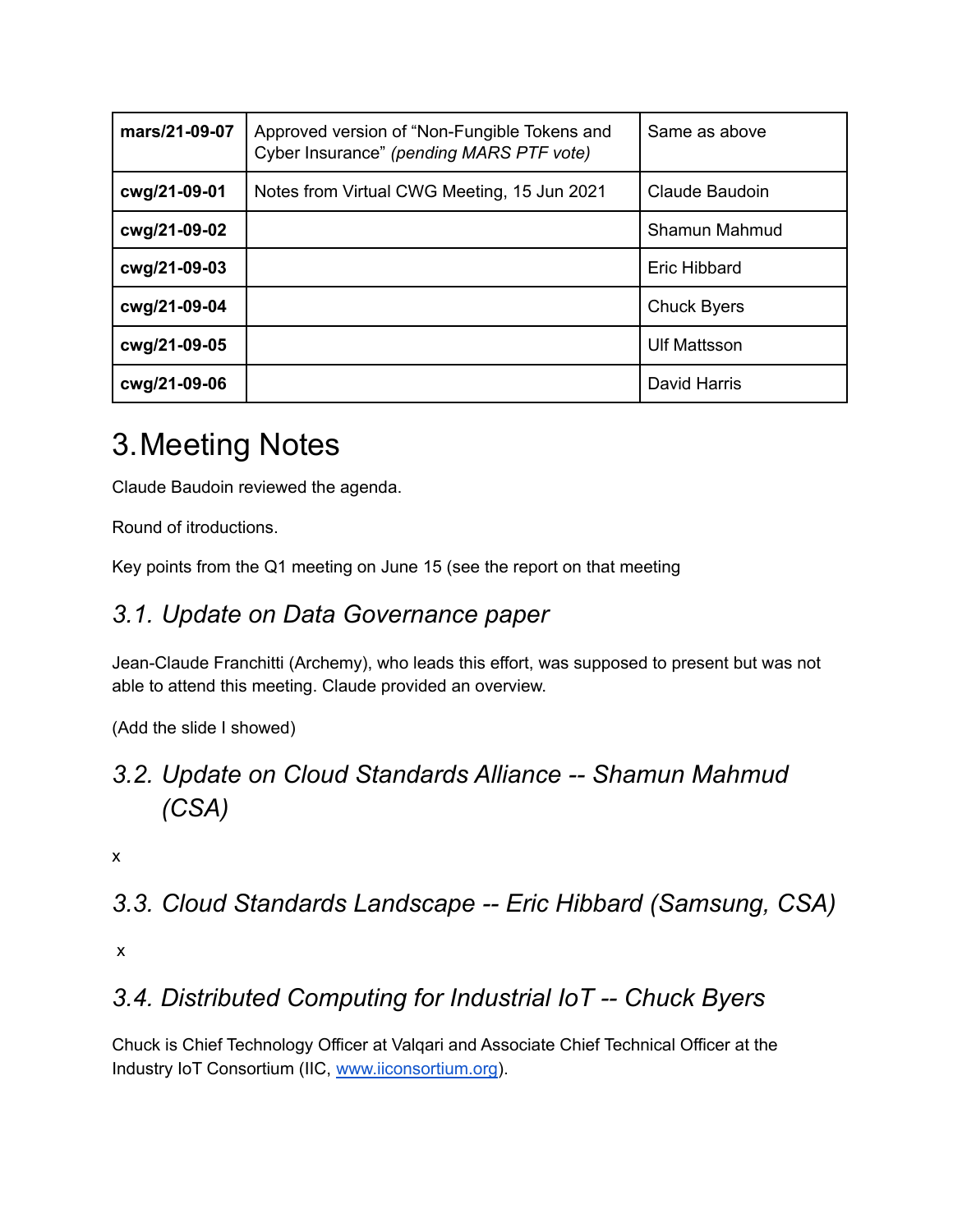#### **Bruce Speyer**

12:10 PM is java licensing holding back the industry

Chuck: not really, there are open-source alternatives.

# *3.5. Cloud Security for Financial Institutions -- Collaboration with ANSI X9F4 on the X9.125 Standard*

Discussion between Claude Baudoin, who provided OMG input to the X9F4, Jeff Stapleton (Wells Fargo), and Ulf Mattson (Protegrity) who submitted the privacy material.

(Claude explains collaboration with X9F4 on X9.125)

Steve Woodward: really glad that you had some cycles to get involved, I thought this was very interesting when reviewing it. Also should chat about IIC and ISO edge/ connectivity work. We (ISO) needed an editor and expertise where maybe something fast=tracked from IIC is an option?

Ulf has an extensive presentation entitled "Protecting Data from Ransomware and Other Attacks." Even the short version, at 31 slides, is a bit too long while we're having virtual meetings, but the idea remains to give Ulf a two-hour slot for a tutorial at a future meeting -- in Long Beach in December or whenever we reconvene in person. The long version, at 73 slides, would certainly occupy two hours.

(Ulf gives shorter prozo)

# *3.6. NFT Supplement to the Cyber Insurance Paper*

David Harris, Tim Cavanaugh, Janice Reese and Steven Schwartz wrote a new short paper on this. The paper was presented to the MARS Task Force yesterday and well received by the co-chairs. Peter Denno (NIST) sent in a couple of typo corrections. The paper will almost surely be approved for release on Thursday morning. Immediately after that, the authors are conducting a webinar to promote both the original Cyber Insurance paper and the NFT supplement.

### *3.7. Roadmap Discussion*

No update on a standard CSA template (not ready due to lack of time on Claude's part, but Gerrie van Gaalen may be interested in contributing).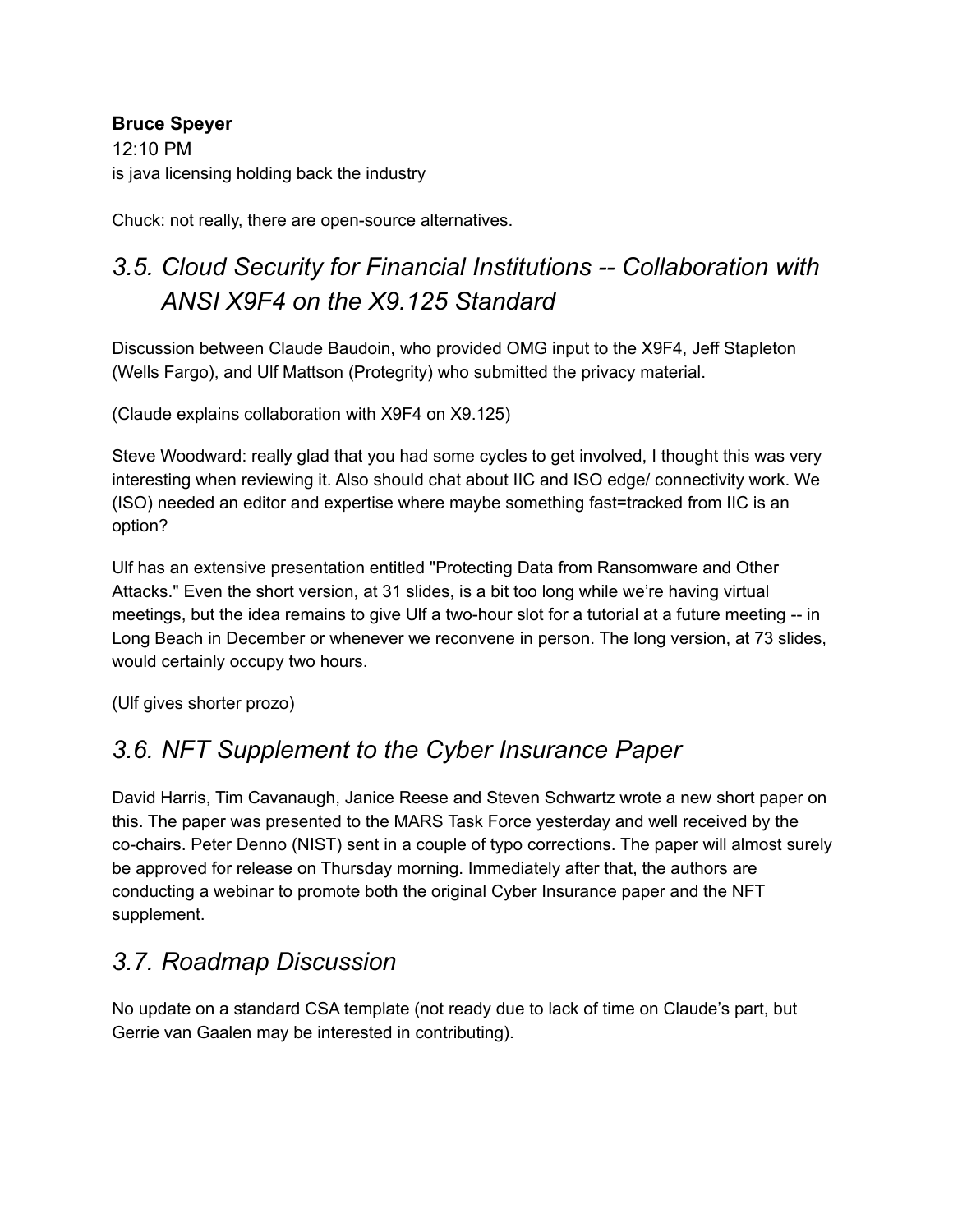Revision to the Practical Guide to Cloud Computing? Would take into account the papers published since 2017, eliminate redundancies and point to the other papers.

Other documents to be revised?

Any more people interested in helping finish the Data Governance paper?

#### **Heather Crondahl**

01:55 PM I'd like to contribute to the data governance paper. HD **Hannah Day** 02:03 PM I can help with the Data Governance paper. Also if we plan on reviewing the "architecture" docs, I can help as well. SW **Steven Woodward** 02:04 PM Swamped until Jan 10. But can help with SLA and Cloud Practical Guide. SM **Shamun Mahmud** 02:05 PM @Claude, I will try to get a CCAK expert on the next OMG quarterly call.

### *3.8.Next Meetings*

Q4 meeting: supposed to be in Long Beach, the week of Dec. 6-10. Not sure CWG will meet on Tuesday this time, due to conflicts with other meetings. Could be Thursday. If the meeting is face to face, it will start at 9:00 am Pacific (17:00 UTC).

Potential speakers:

- Shamun Mahmud, or someone else from CSA, to describe the CCAK certification program (Certificate of Cloud Audit Knowledge) <https://cloudsecurityalliance.org/education/ccak/>
- Seminar by Ulf Mattsson on data protection -- including.differential privacy and cryptography